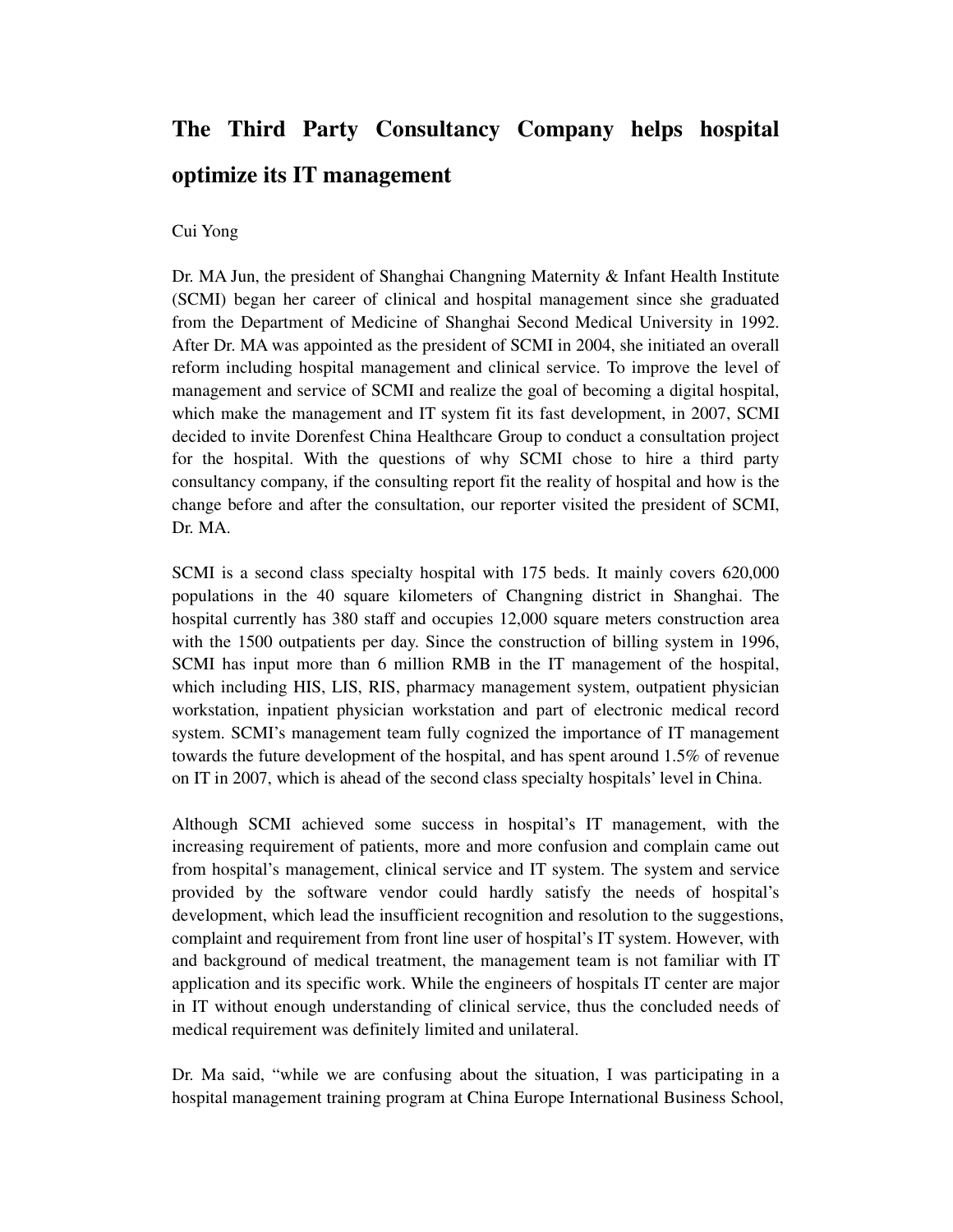where Dorenfest in teaching "the development history of American medical IT system". So I invited them to our hospital and give us some suggestions. After contact and communication, we thought that it would be better to analysis the problem from the third part perspective than our inside people. They can help us to clear up current situation and problem, thus not only make up the insufficient IT knowledge of management, but also reduce our workload with a high efficiency. Moreover, we have the experience of cooperating with consulting firms of hospital management, and gained a great effect. Therefore, we decided to hire Dorenfest to conduct an overall consultation to SCMI's management and IT construction.

## **Seeking problem through extensive investigation**

After making detailed investigation plan, Dorenfest entered into SCMI in May, 2007. The hospital called all its middle leaders including directors of clinical and functional departments, and director of nurses to project start up meeting, particularly explained the purpose and meaning of the consulting project, made everyone know the method of consulting to guarantee good communication and cooperation. Since that, the consultants began the in-depth interview with relevant personnel including senior executives, department directors, representative doctors and nurses, staff of IT department, as well as software vendor. Meanwhile, Dorenfest processed an overall investigation of hospital's management system, operation process, IT construction, IT operation, existing software, user's opinion and requirement. They carefully observed using characteristic of every application, to evaluate if the operation process fit with its IT process.

#### **1. Satisfactions to current IT systems**

Through interview and investigation, Dorenfest found that doctors and nurses all recognized that the IT system could save their time, improve efficiency and reduce patients' waiting time. They thought the medicine IT system and financial system are well operated and make the billing process optimized. Also they considered LIS, RIS and other ancillary system a great help to clinical treatment. Nevertheless, there were many problems in SCMI's IT system.

#### **2. Problems of current IT system**

In the hospital management aspect, along with the increasing workload of hospital, the IT system could not fit the development of operation in many parts of the management. These were reflected by the problems like weak cost analysis system, insufficient network safety, poor integration between different systems and software without a unified standard, conflict between execution and application of IT system, etc.

In the clinical service aspect, the front line doctors and nurses are dissatisfied with the IT system. This including poor integration between different models, unfriendly interface of software, inconvenient use, disability to support clinical decision,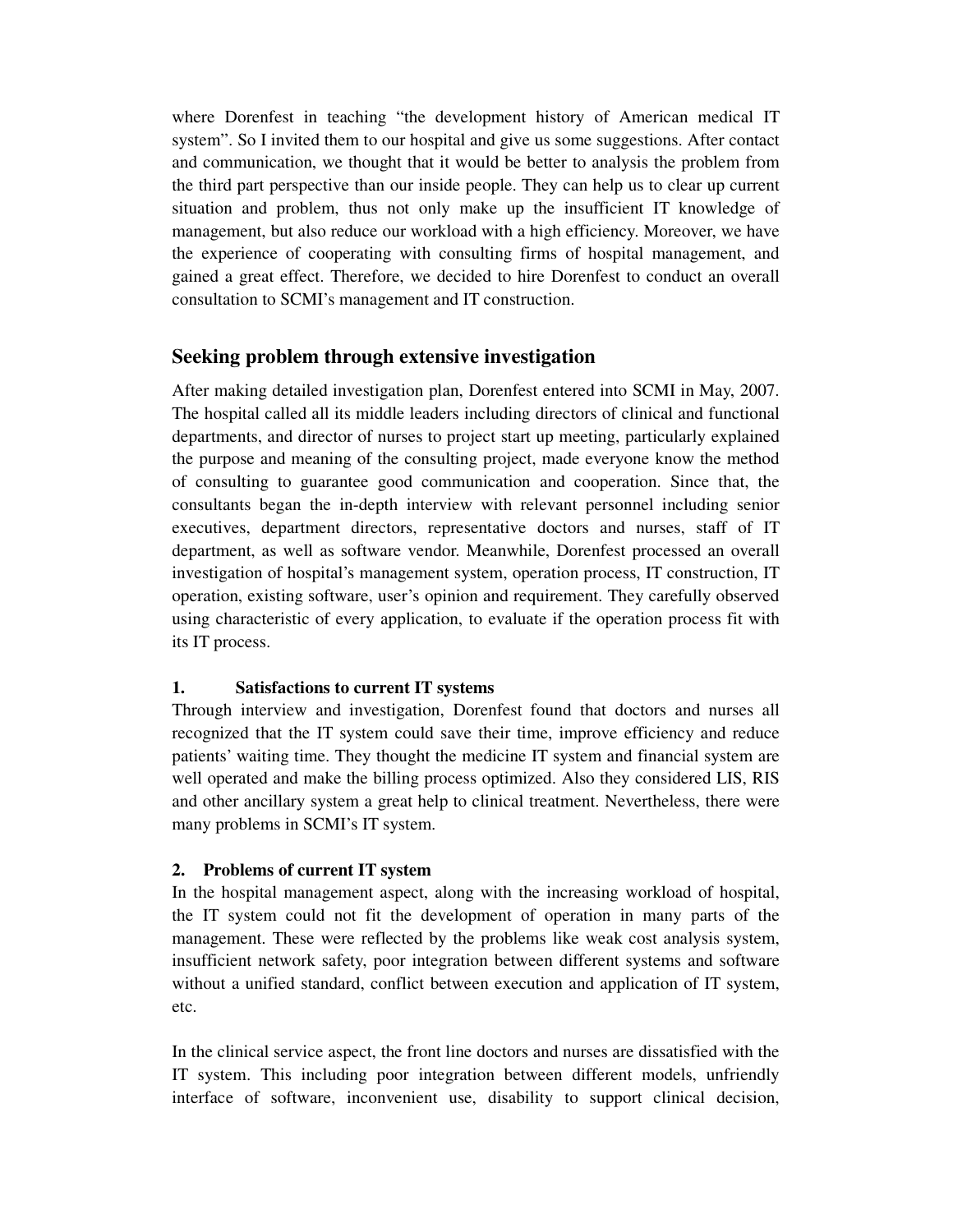insufficient quality management and control function, and their extra work caused by the IT system.

#### **3. Conflict between hospital and software vendor**

There were also some problems in the relationship between hospital and its IT system vendor, and the conflict once reached the extent that the hospital considered to change the vendor. SCMI thought that the system vender provided could not satisfy its needs and it is without any individuation for the hospital. They also blamed the vendor taking too long time to improve the system and didn't feed back in time to the requirement from hospital with a positive response and proper attitude. While the vendor insisted that they have already fulfill the needs of hospital and some improvement requirement were beyond the range of their original contract.

# **Systematizing and concluding the problems, framing solutions**

Grace Yu, principal of Dorenfest China Healthcare Group, introduced that, "after thoroughly investigation of SCMI, we carefully analyzed and concluded the problems we observed. We found that the most problem was not the current system could not satisfied the requirement of hospital's needs, but the unmatched process between IT application and hospital's management and clinical operation. Meanwhile, SCMI was lack of users' participant in the IT management, such as insufficient communication and idea exchange mechanism with front line users. Therefore, we submitted the final report including more than 90 problems. These problems could be concluded as six improvement aspects: system function, implementation matching operation process, training, hospital policy, vendor management (contract negotiation and communication), and the governance and management model of IT system.

#### **1. Software system purchase and implementation**

Since the management of hospital and doctors are expertise of medical with very limited knowledge of IT system and its function, they are not able to define and describe their requirement. Most situations are when vendor ask doctors for their needs, doctors usually said, "I don't know what exactly I need, but if you make it out, I will know whether it is what I want." On the other side, the software vendor is not familiar with hospital's clinical operation. Under the condition of insufficient definition of requirement, the development and purchase of system is risky and will definitely bring problems in the implementation and application. Also the ambiguous clause of contract is also an important factor of the conflict between two parties' communication and cooperation. For example: the contract didn't clarify the definition of the responsibility when problems appear, either the solving method or the payment of expense thereout, etc.

#### **2. Training**

Some problems of SCMI were caused by insufficient training to the users. Since doctors have different mastery and using extent of IT, different results could be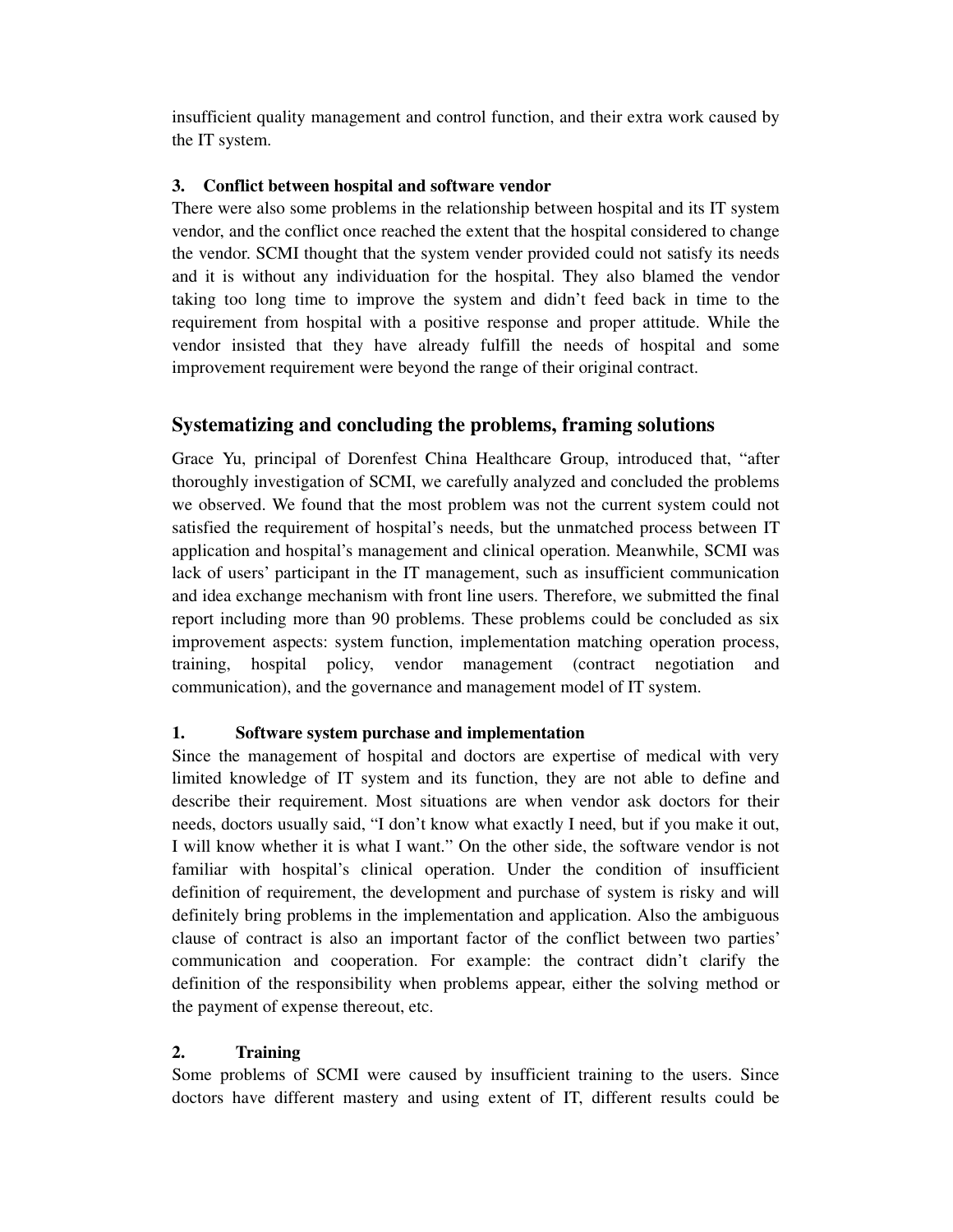brought out when they were using the same clinical system. Therefore, hospital and vendor should make long term, repeated and targeted training of system and its new functions to improve the ability and level of IT application by doctors and nurses.

## **3. Hospital policy**

When hospital is making policies, it needs to adopt corresponding changes with the development of IT construction. It is important to know how IT system changes the manual process and prepare for the changing management before system implementation. Then hospital should optimize current operation process to match the IT implementation, preventing it produce redundant word load.

## **4. Managing and communication with vendors**

There is a subtle relationship between hospital and vendor. Usually in the initial stages when the new IT system is adopted, the two parties have a very close relationship just like "honeymoon". Yet after a period of time the problems begin to appear and two parties could even hate each other at last. The most reason of this situation is the contract management and communication of hospital towards its vendor.

In the contract management aspect, due to the unclear requirement when the system is purchased, the functions of the software were not specified in the contract. Hospital tend to rely on the vendor to define the needs and functions, without depend on its own doctors, nurses and other users, which led to the conflict after the implementation. Moreover, the ambiguous definition of time and milestone of payment would also result a lot of dispute. Therefore, the contract management is the key issue.

In the aspect of communication with vendors, there is no formal ways of communication between hospital and vendor. Also no routine meeting and report mechanism and no particular record of problems and solving methods discussed in the meeting. All these could produce misunderstanding and buck-passing. There should be a routine project report and communication mechanism between hospital and vendor to follow up and record every course of program and guarantee the result achieved. At the same time, the problem check list should be established, to promise very problem brought forward could be solved properly.

#### **5. About vender**

Due to venders' different extent of understanding to medical service industry and operation, also their different professionalism, there could be inherent disadvantage in the system. Plus the immature method that vendor implement the system also need to improve. These immaturities are reflected as not enough definition of customer's needs, disjoint conduct of hospital's requirement and software developing, which is resulted from insufficient communication during the implementation, lack of report system to follow up hospital's needs, faultiness in the system testing process, etc.

#### **6. Problems of IT management structure and method**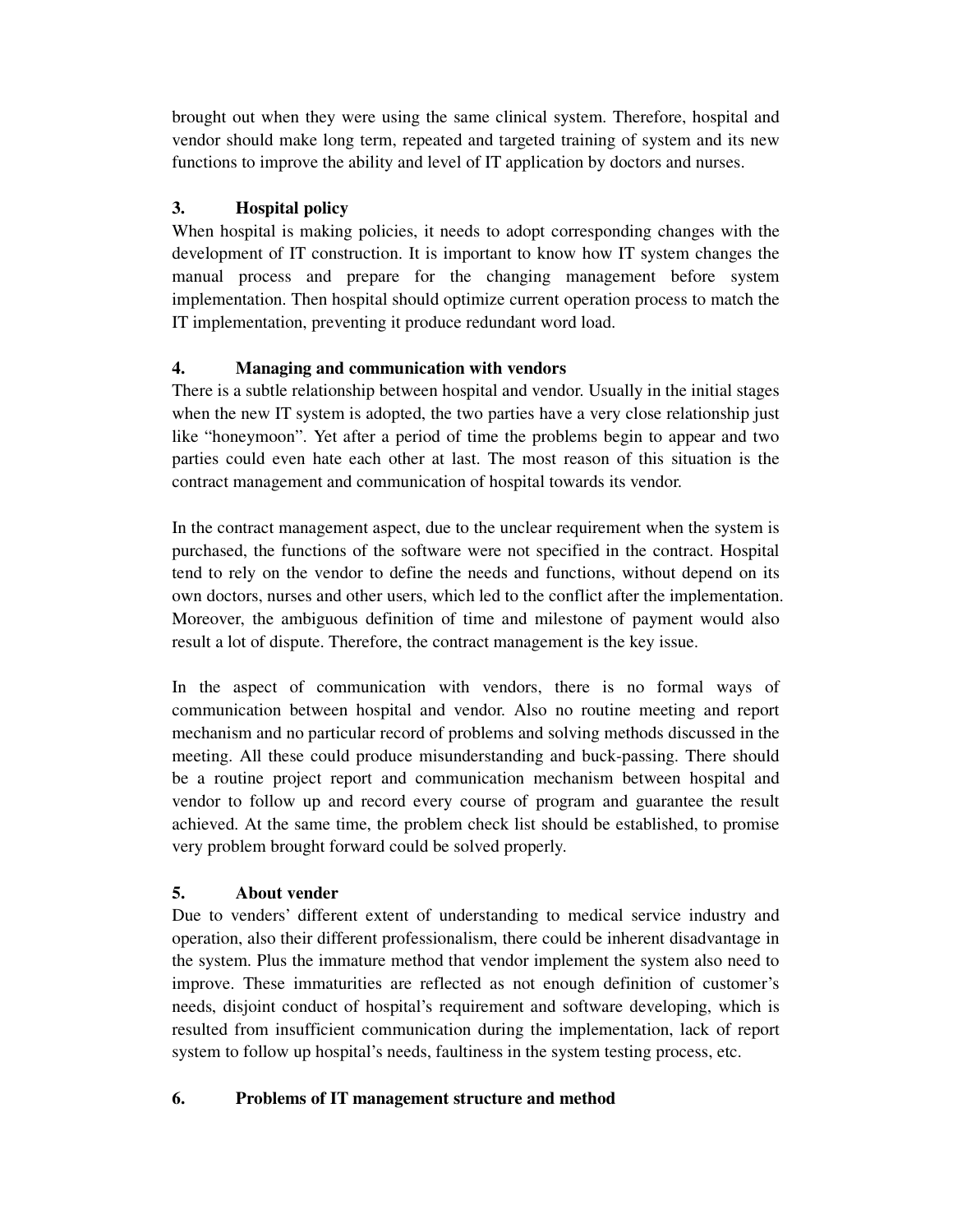Some problems are resulted from the lack of IT management structure and proper methods. For example, there is no formal decision and management structure of IT construction, the final user could not participant the purchase and implementation of software directly. The IT center made decisions but not the clinical personnel, and this lead to doctors and nurses' insufficient sense of the ownership to hospital IT system.

## **7. Consulting report submitting with improvement suggestions**

When submitted the final report, Dorenfest also provide some improvement suggestions in hospital management and IT construction, based on the SCMI's reality, which start with reform the operation process and strengthen the communication, including:

- Delay the purchase of new systems.
- Establish an IT governance structure: Organize an IT top management steering committee, with routine meeting to guide the IT efforts and progress of the hospital. Organize an IT user steering committee responsible for defining and prioritizing needs for new systems.
- Improve IT management process: Organize the selection, evaluation and decision mechanism of IT system. Enhance clinical personnel and users' participant in the IT construction, optimize management and clinical process.
- Establish a good communication channel: Strengthen the communication between management and IT system users, as well as hospital and vendors. Enhance the training of the IT system users.
- Formalize the relationship with the vendor: establish the mechanism of scheduled progress meetings with a formal method of documenting, problem reporting, following up and solving.

# **The effect of third party consultancy**

Dr. MA introduced," On the meeting of final report and suggestion representation of Dorenfest, we again invited all the middle management to attend. The report comprehensively and professionally analyzed SCMI's problems from the perspective of third party and IT expertise, with corresponding suggestions. According to these suggestions while based on the reality of SCMI, as well as related policy and circumstances, we framed our own reform plan with priority.

First, the management strengthened the status and importance of IT management, organized the IT top management steering committee and optimized the IT management mechanism with monthly IT management meeting. The hospital also involved IT construction as a key issue into its 5 years development strategy. Meanwhile, SCMI enhanced the participance of clinical and administrative departments in IT construction; with corresponding working group and IT check mechanism. The group checked the IT system of department twice a month, discussed and analyzed detailed problems of the department, and got the feed back in two weeks. With the establishment of strategic goal, clear management mechanism, improved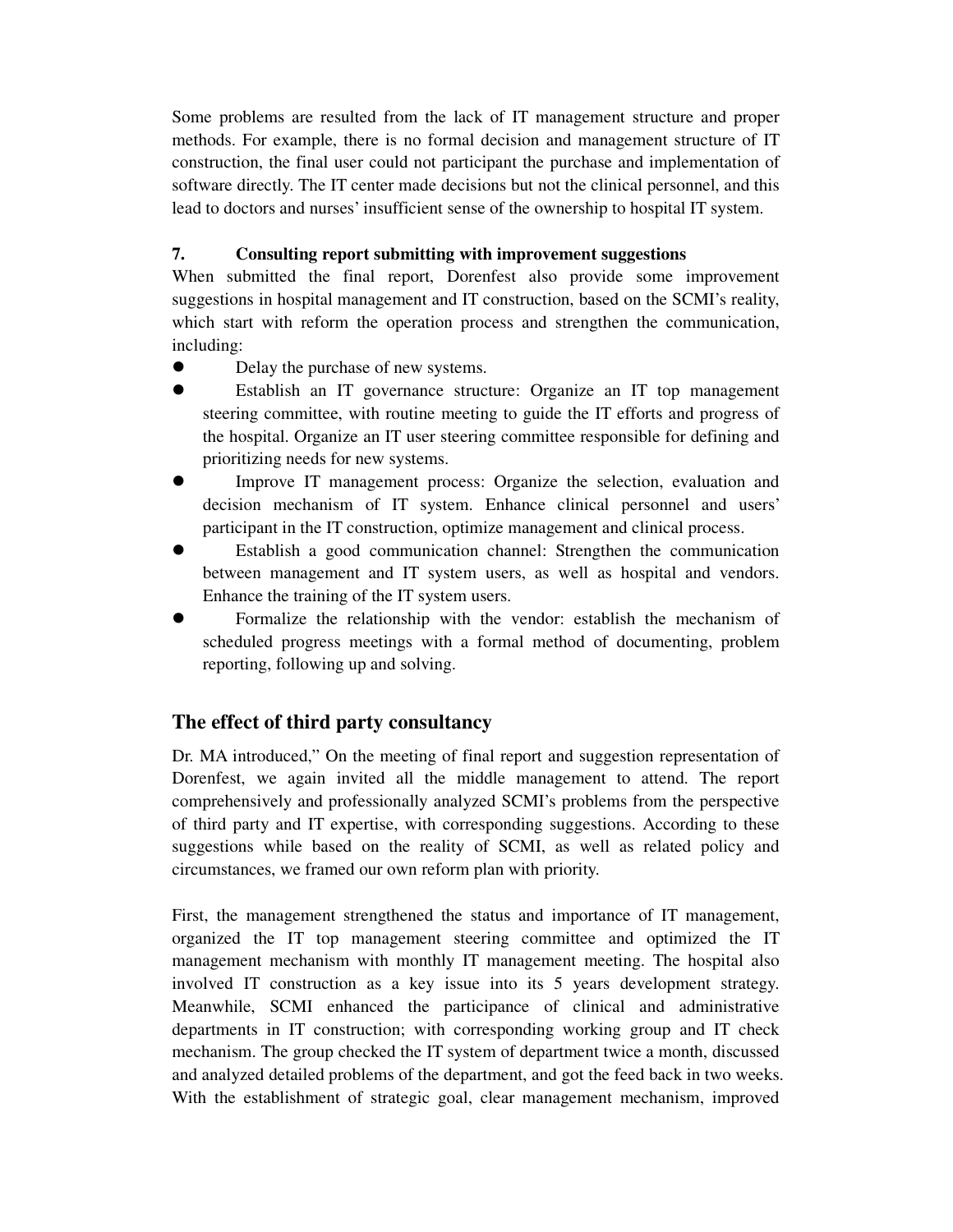communication and higher participance, SCMI achieved a great progress in its IT construction and management. The hospital rebuilt its network, adopted the intelligent card system. Most problems and requirement from front line employees were realized, accompanying an obviously increasing of satisfaction to IT management and boost clinical efficiency.

Dr. MA also introduced that, in the IT construction part, Dorenfest suggested them to adopt the electronic medical record system at first. While the hospital believed that it would be more worthwhile to improve the clinical service quality and bring convenience to patients, to make the citizens and society feel the progress of hospital. Therefore, SCMI focused on the building of customer management system and improving its outpatient physician workstation. In the clinical application, they decided to optimize its RIS and LIS systems first. Meanwhile, SCMI built the registration reservation system, where patients could pick their favorite doctors, queuing and calling system, self-help printing system of laboratory test report, information broadcasting and inquiring system, SMS informing system, and waiting information system, to show their consideration of patients and provide safe and private service. The hospital reduced the average waiting time by 1.5-2 hour and gain great increasing of patients' satisfaction through reorganizing the outpatient rooms, optimizing medical process, adopting reservation and simple outpatient service, encouraging daytime operation to guide patient properly. In 2009, the emphases of SCMI's IT construction will be electronic medical record, they will establish path for single disease, formalize service process, strengthen ward management to keep improving efficiency and make the clinical service focus on the patients.

Although Dorenfest suggested SCMI to delay the purchase of new systems in the report, the hospital still purchased the logistics management system in late 2008 in the consideration of new policy ("The Comprehensive Evaluation Standard of Hospital") and need of administrative requirement. Yet they fully referred Dorenfest's suggestion during the purchase that strictly negotiated the contract, which list all the details and requirements clearly. Despite half year reversing work in the first phase, the later implement was quiet smooth. At the same time, the hospital also adopted corresponding adjustment to improve the relationship with vendor, took initiative communication and gained good cooperation.

#### **Conclusion and suggestions**

As a MBA graduate from China Europe International Business School, Dr, MA concluded, "usually hospital's development strategy is focus on the operation and discipline construction, which need good management, mechanism and financial support. The IT application is also an important part to improve the efficiency and formalize hospital's management and operation. The current IT application on medical service is still deficient, while doctors and nurses spend too much time on manual paper work. IT application can help them saving their time and effort to